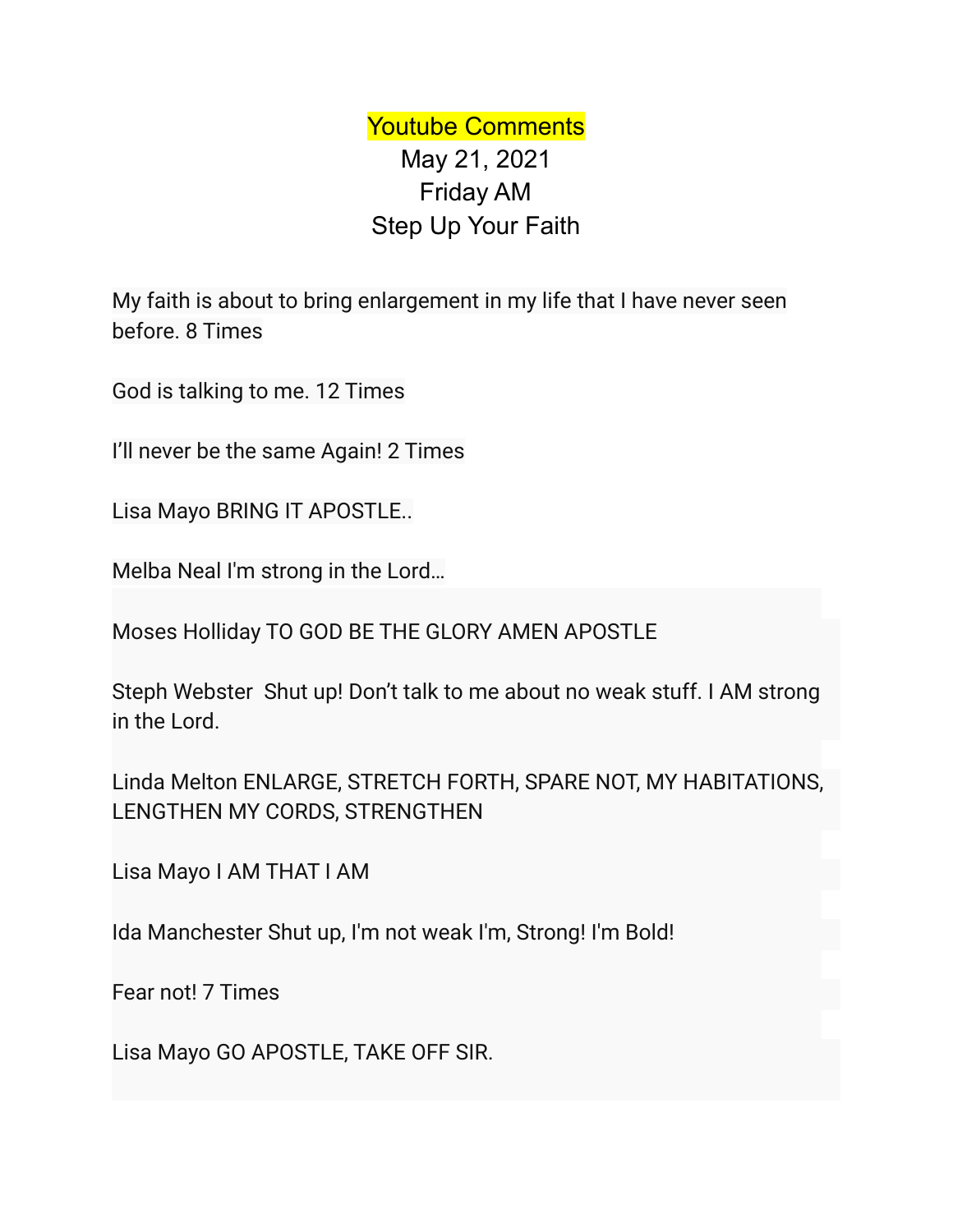Mary Ann H Not letting anyone hold me back. Amen

Barbara Kennedy I Am ,just like Jesus, !!!!

No more will facts overrule your faith! 5 Times

Lisa Mayo I AM TAKING AUTHORITY NOW OVER ALL AREAS. I HAVE APOSTOLIC FAITH

Pamela Butler I have what I say!

Faith is stronger than fear. 3 Times

Margaree Haney Fear & Faith can't stay in the same mind. Faith is stronger than fear. I have what I say!!! Glory!!!

Danita JohnsonI have what I say, I have what I believe.

Linda Gerdin God is for me then who can be against me

Lisa Mayo GOD IS FOR ME.

Hattie Muckle Teach it Apostle!!!

Margaree Haney All my shameness is over.

All my shame is over! 6 Times

I will step up my Faith. 4 Times

Barbara Kennedy I am not ashamed of the gospel!!!!!!!

Melba Neal All my shame is no longer operating at my level of faith!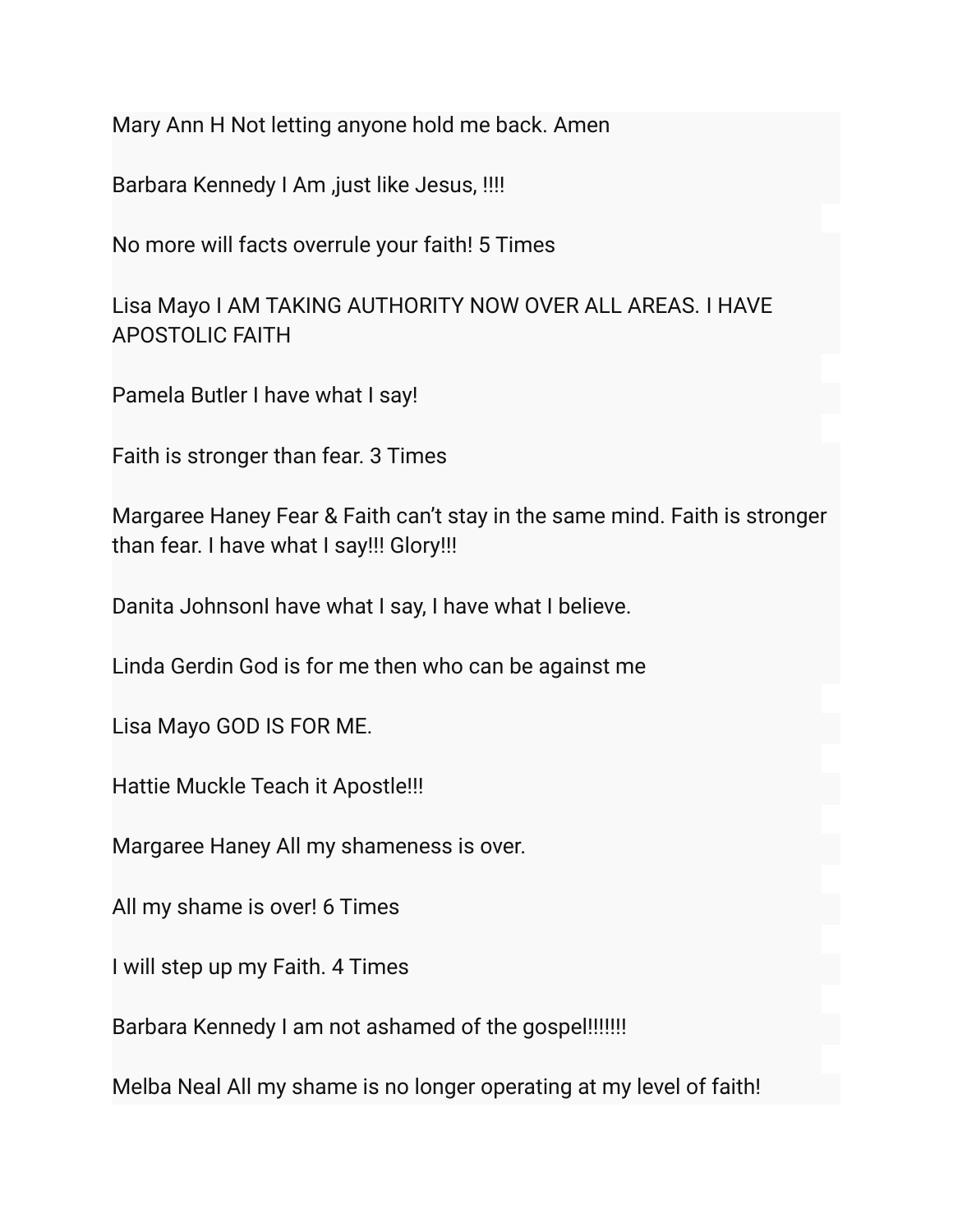I am shifting my faith into another gear. 19 Times

Angela R. Green Art I needed this today!!! Thank you Apostle.

Cynthia Bienemy Yes Sir Apostle! I will never be ashamed of the Gospel!

There's more for me and I receive it this morning. 22 Times

Melba Neal I'm stepping up in my faith!

Money Cometh to me now! 5 Times

I Am Money's Master!! 22 Times

Steph Webster Faith don't figure. It doesn't deal with budget.

Faith leaps beyond your ability. 5 Times

Margaree Haney My normal days of living are behind me.

Margaree HaneyYes Sir I'm glad I tuned in.

Hattie Muckle My normal days of living is Over!!!

Lisa Mayo I AM TURNING GOD, JESUS AND HOLY SPIRIT AND WORD LOOSE

Jennie Wade Apostle's Ministry is Moving up

Linda MeltonMY NORMAL DAYS ARE OVER

Nicole Watson I'm going BIGGER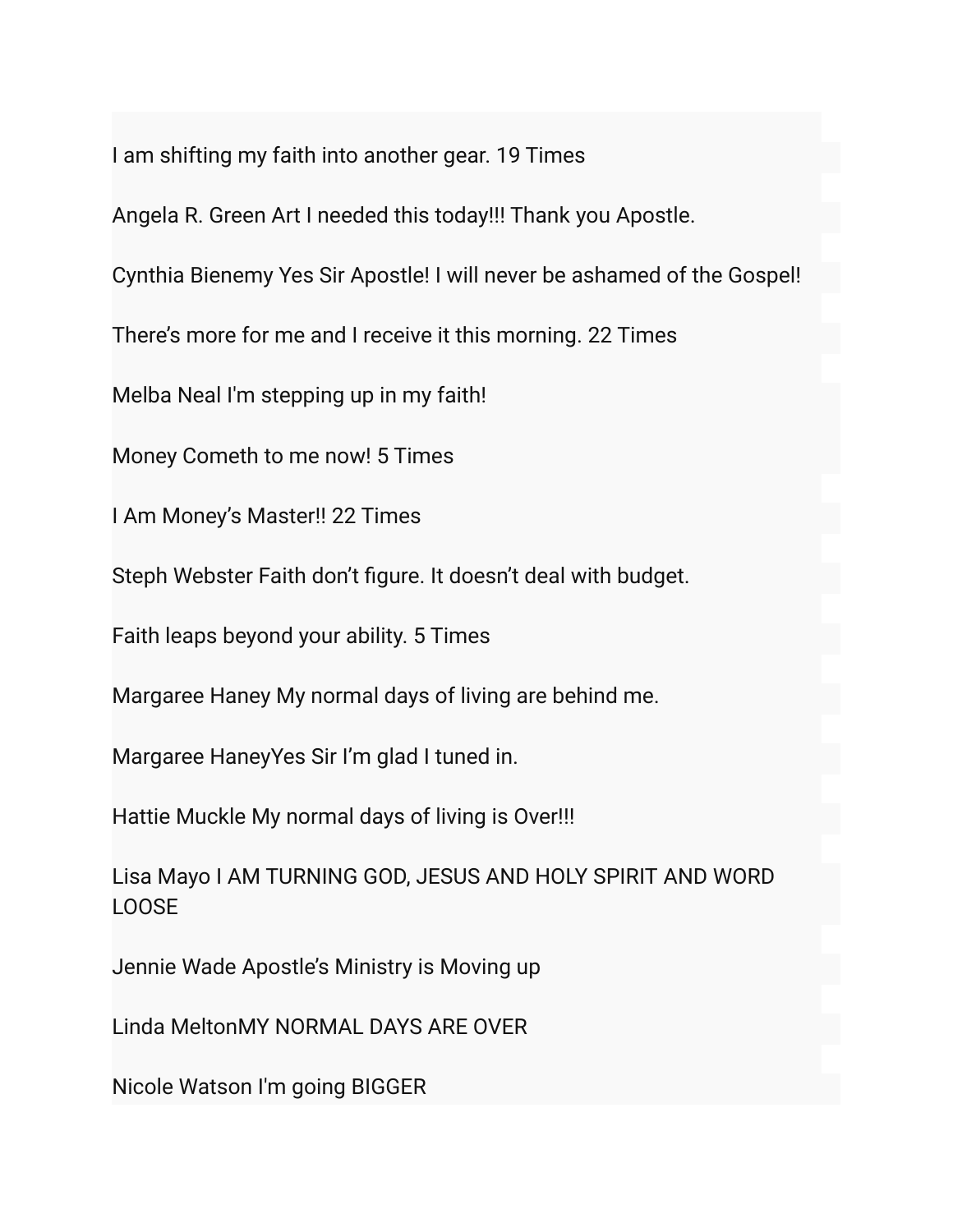Margaree Haney Start some bigger projects in my life.

Lisa Mayo APOSTLE TURNED LOOSED. SO GLAD TO BE CONNECTED.

Mary Ann HApostle Thompson turned loose. Keep running with the vision

Margaree Haney Go higher

Hattie Muckle Apostle Thompson is on the LOOSE!!! It's On Now!!!

Salestia Robinson I AM turned loosed…

The only limitation is our capacity to believe and receive. 7 Times

Shirley Downey My life can not stay the Same knowing Jesus as my Lord And Saviour

Steph Webster Don't say what the crowd say. The crowd never gonna say the right thing.

Margaree Haney Stretch your Faith.

Cynthia Bienemy I Receive Apostle! I will start some Bigger Projects in my life and put God's Word on them! Praise God!

Ashley Jefferson I am blessed therefore I don't need no budget

Shirley Downey I am Debt FREE IN JESUS NAME!!!

Charity Sailor I am blessed! I don't need a budget!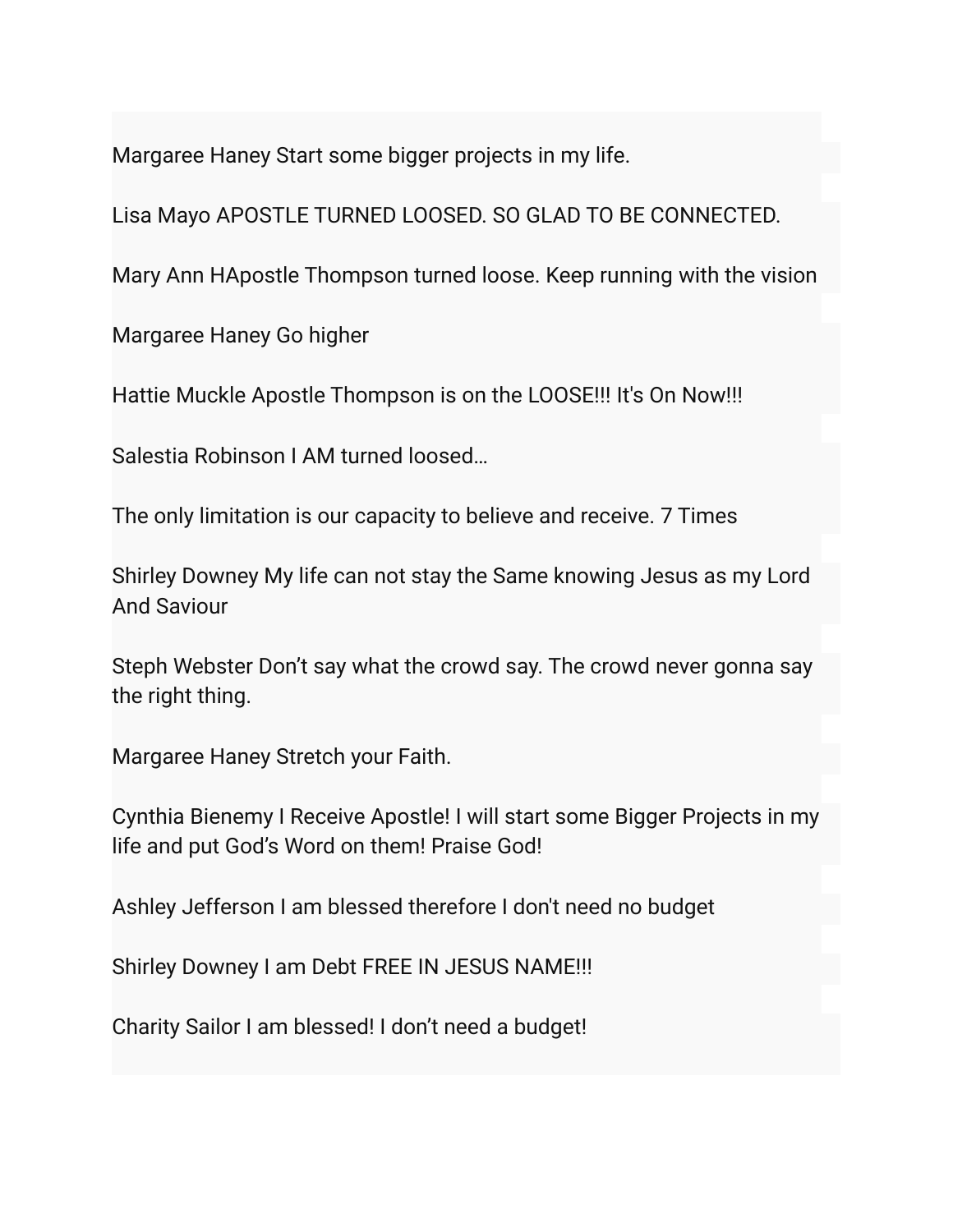Linda Melton CHANGE BUDGET TO BLESSED; LINDA IS BLESSED, THEREFORE, I AM BLESSED

Frances Armstrong I'm a blessed woman hallelujah thank you Jesus

Jennie Wade I don't need no budget, I'm Blessed Supernaturally

Frances Armstrong God is the supplier of all of my needs thank you Jesus oh I am a blessed woman

Yulonda Bienemy I am DEBT FREE.

I'm stepping up my faith! 19 Times

Cheryl StokesThe gap is filled in my Faith

Adriane FriesonI'm moving to new levels of faith.

Hattie MuckleMy blessing will show up as I speak!!!

Steph Webster Yes sir! Dynamic demonstrations in progress.

I am breaking out this morning. 12 Times

Pass the Test. 7 Times

Steph Webster I'm glad I turned in this morning. My faith is growing more and more.

LaSon Jones My thoughts are my provisions

carolyn wynn I Am Glad I Turned in this Morning. 6 Times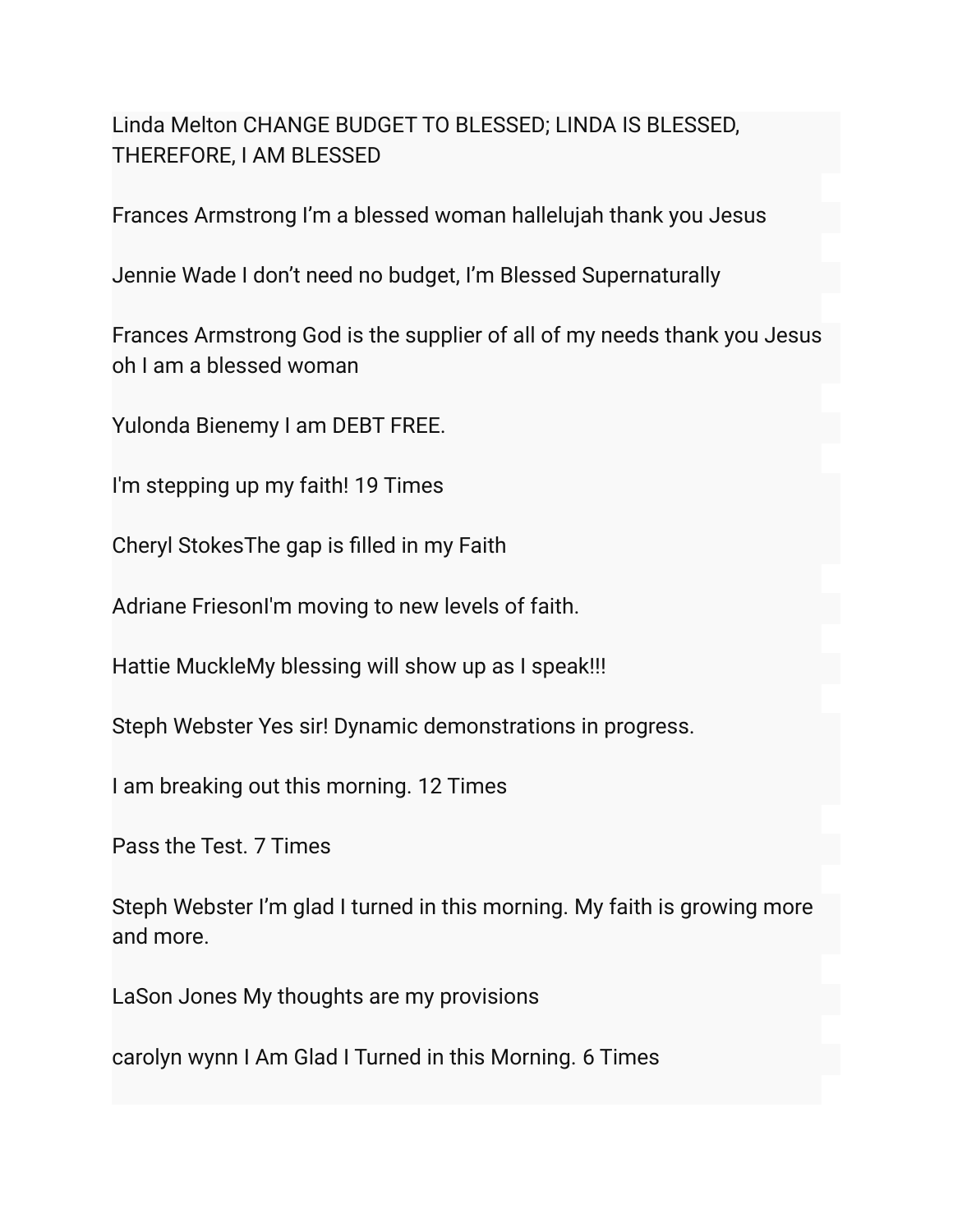Pamela Butler My Faith is flourishing, it's off the hook, it's phenomenal!

deborah Hill "The Lord have challenged us to come up to the next level in prosperity. What we've been believing for is too small"

Steph Webster 2 Months, I will be a BRAND NEW person!

carolyn wynn I Am Taking AUTHORITY Over My Body

Anita Nettles2 months a brand new person. Amen

Salestia RobinsonI AM Bold and Obedient

Hattie MuckleThank God for Evidence!!

deborah Hill "Believe something that your faith can take a leap and go bring something. Faith is Supernatural. Faith don't deal no budget. Faith don't deal with figures. Faith leaps beyond your abilities."

Ronald Marsh This is an Apostolic moment in History like Azusa street!!!!

Steph Webster I can't let my soul control me.

Cheryl StokesThank you Jesus for this message!! I will definitely watch it again and again!!!

deborah Hil l"I'm turning God loose in my life. I'm turning Jesus loose in my life. I'm turning the Holy Spirit loose in my Life."

deborah Hill "Faith leaps beyond your abilities"

Jesus is Lord of my life. 17 Times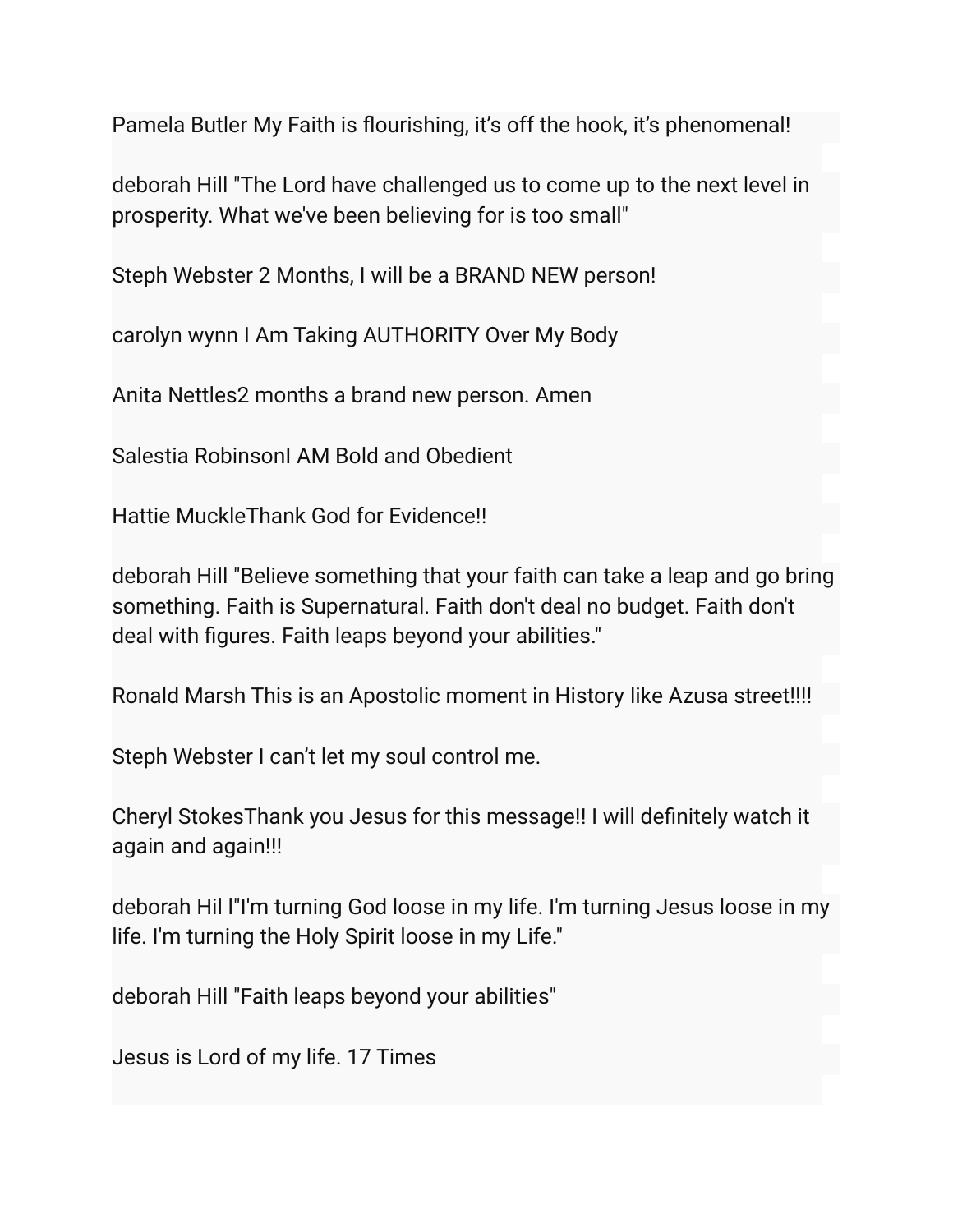Gail ThompsonTake the limits off God, He has no limits!

Queen JonesNo More Limits On My Life. God Is Not A Limited God. Glory

Yulonda BienemyEVERYTHING IS PAID FOR AMEN.

Louise Kennedy-Goepel I'm going to another level

deborah Hill "Start some bigger projects in your life. Put the Word on it. Just stick with God and follow the Holy Spirit!"

I will not cut God back.10 Times

Steph Webster It's not just faith, it's food.

Linda Melton DON'T TALK ABOUT THE #S, TALK TO THEM

Queen Jones Facts vs Faith.

Steph WebsterI did and I appreciate it Apostle!

Gail ThompsonThank you for the Word Apostle!

Ida Manchester I Appreciate you Apostle!

Lisa MayoI DO APPRECIATE IT . I AM OUT OF MY CAR TOO

Cynthia Bienemy Thank You Apostle! I learned so much!

Keya CooperThank you Apostle ! I am grateful!

Desiree' WilliamsI appreciate sir